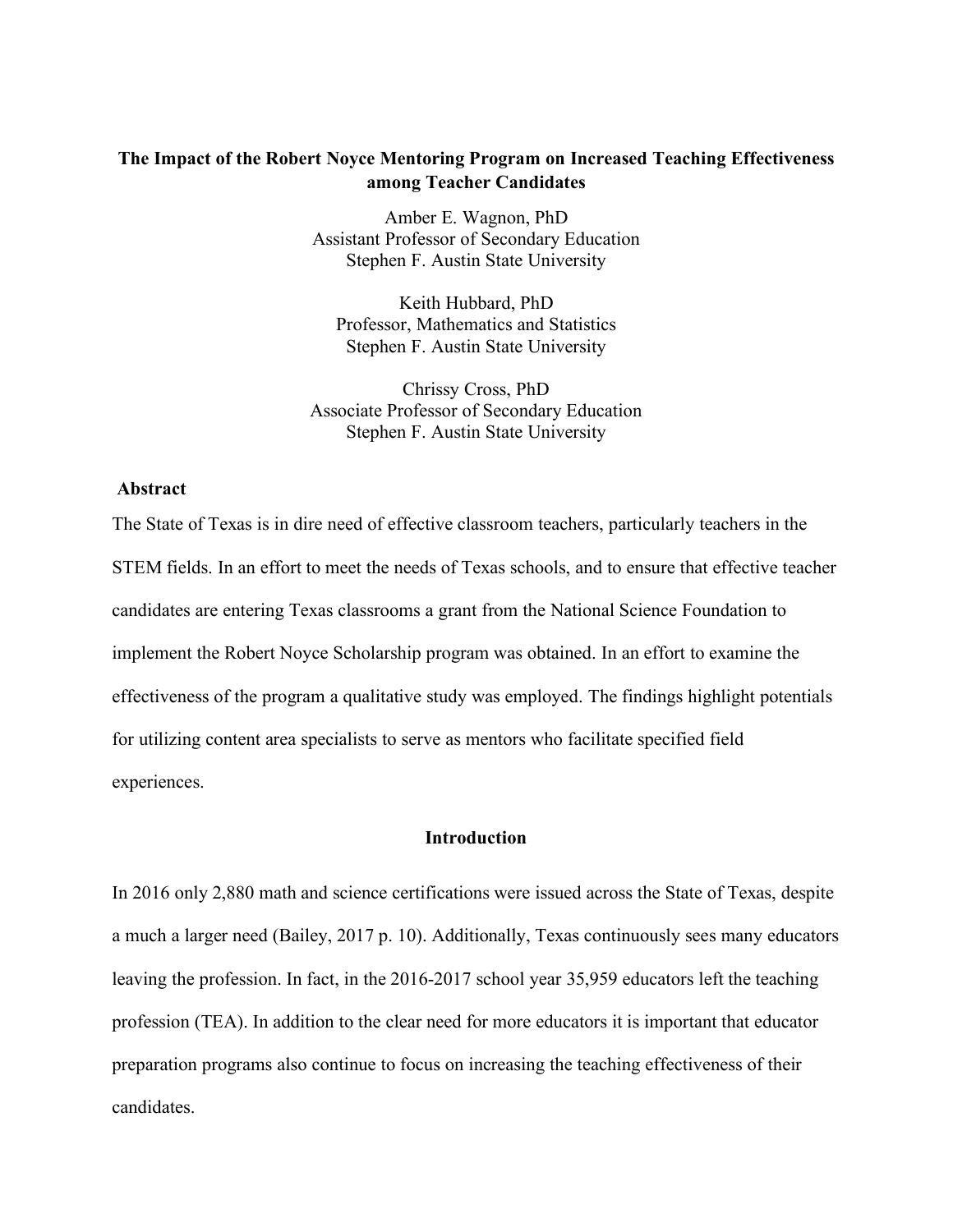#### **Effectiveness in STEM fields**

Educational research findings indicate teacher effectiveness is not only difficult, but extremely complex, and often lacks validity and reliability (Goe, Bell, Little, 2008; Seidel & Shavelson, 2007). Research findings also indicate that educator preparation programs that have quality early field experience, a consistent mentoring network, and high quality and specific content-based curriculum courses, produce graduates that are more likely to succeed and stay in the classroom (Darling-Hammond, 2006).

#### **The Robert Noyce Scholarship Program at Stephen F. Austin State University**

In an effort to meet the needs of Texas schools, and to ensure that effective teacher candidates are entering Texas classrooms, the College of Sciences and Mathematics, in collaboration with the College of Education, at Stephen F. Austin State University (SFA) applied for and received a grant from the National Science Foundation to implement the Robert Noyce Scholarship program. The program is entitled Talented Teachers in Training for Texas (T4).

While T4 scholars have repeatedly pointed to the sizable scholarship attached with a T4 award as their greatest draw toward applying for the program, many say in hindsight the mentorship was the most valuable component. Not only do scholars meet biweekly with STEM and education faculty, hand-picked veteran science and math teachers are chosen to oversee their mentoring throughout scholars' undergraduate experience and into the classroom. These former classroom teachers run biweekly trainings for scholars leading up to their clinical teaching semester. These same mentors, having established rapport with the scholars, are scheduled as their supervising teacher during clinical teaching. In contrast, outside of the T4 program supervising teachers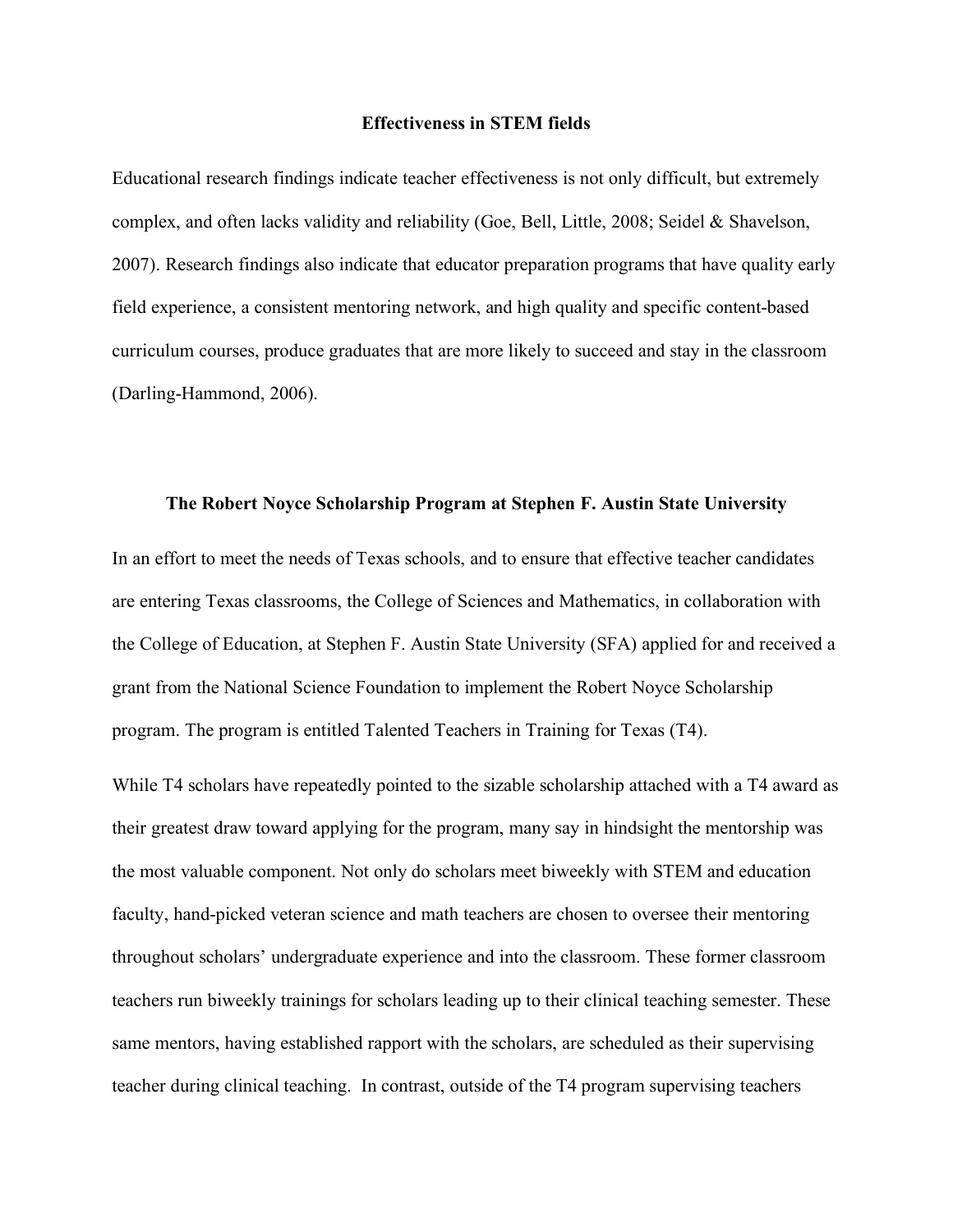almost never know their supervisees personally and typically have no STEM teaching experience as the university assigns supervising teachers based purely on school location. Perhaps best of all, however, these teaching mentors continue to support T4 scholars through the job application site and through their first years in the classroom. Additionally, the grant funds travel to regional math and science teaching conferences so scholars are able to reconnect with their mentors and peers during an intensive three- to four-day period, all the while keeping abreast of the latest beast practices in the field.

T4 was created with the goals of:

1. Creating experiences through which university STEM majors can examine careers in high school teaching through early intensive field experience (Hubbard, Embry-Jenlink, & Beverly, 2015).

2. Recruiting aspiring STEM teachers for engagement in a structured mentoring network (including experienced classroom teachers, aspiring STEM teachers, and STEM and education university faculty) for two years before graduation and three years after entry into the teaching profession (Hubbard, Embry-Jenlink, & Beverly, 2013);

3. Examining and identifying the most effective practices for STEM teacher training and retention.

## **Teacher Effectiveness**

Teacher effectiveness within educational research is subject to diverse methodologies, definitions, and measurements (Goe, Bell, Little, 2008; Seidel & Shavelson, 2007). This research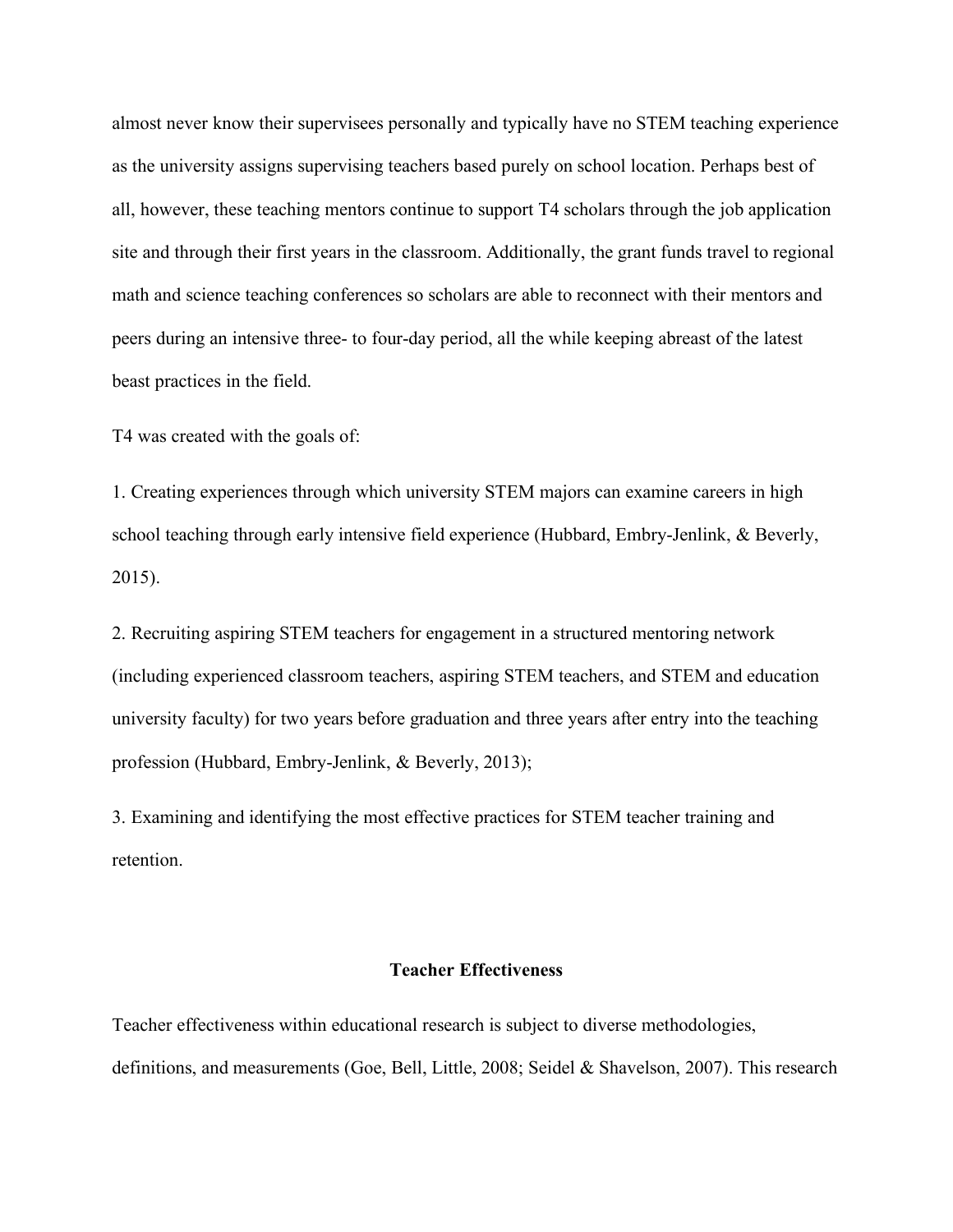focused on four characteristics of effective teaching: student centered pedagogy, culturally responsive pedagogy, positive classroom management, and evidence of teacher content knowledge.

| Quality                          | <b>Definition</b>              | <b>Supporting Research</b>    |
|----------------------------------|--------------------------------|-------------------------------|
|                                  |                                | <b>Findings</b>               |
| <b>Student-Centered Pedagogy</b> | The teacher creates a student- | (Fenstermacher &              |
|                                  | centered classroom by          | Richardson, 2005) (Goe, Bell, |
|                                  | creating an environment that   | Little, 2008, Seidel $&$      |
|                                  | allows for students to         | Shavelson, 2007)              |
|                                  | contribute, engage in hands    |                               |
|                                  | on activities, interact in     |                               |
|                                  | authentic manner with the      |                               |
|                                  | content and with their peers   |                               |
| <b>Culturally Responsive</b>     | Culturally responsive          | (Gay, 2010)                   |
| Pedagogy                         | pedagogy is woven into every   | (Ladson Billings, 1995)       |
|                                  | aspect of the teacher's        | (Freire, 1996)                |
|                                  | instructional, curriculum, and | Swartz, 1996                  |
|                                  | classroom management           | (Hooks, 2014)                 |
|                                  | choices.                       |                               |
| Positive Classroom               | The teacher creates a          | (Fenstermacher $\&$           |
| Management                       | classroom culture and climate  | Richardson, 2005; Noddings,   |
|                                  | based upon mutual respect,     | 1992; Siedel & Shavelson,     |
|                                  | and positive socio-emotional   | 2007)                         |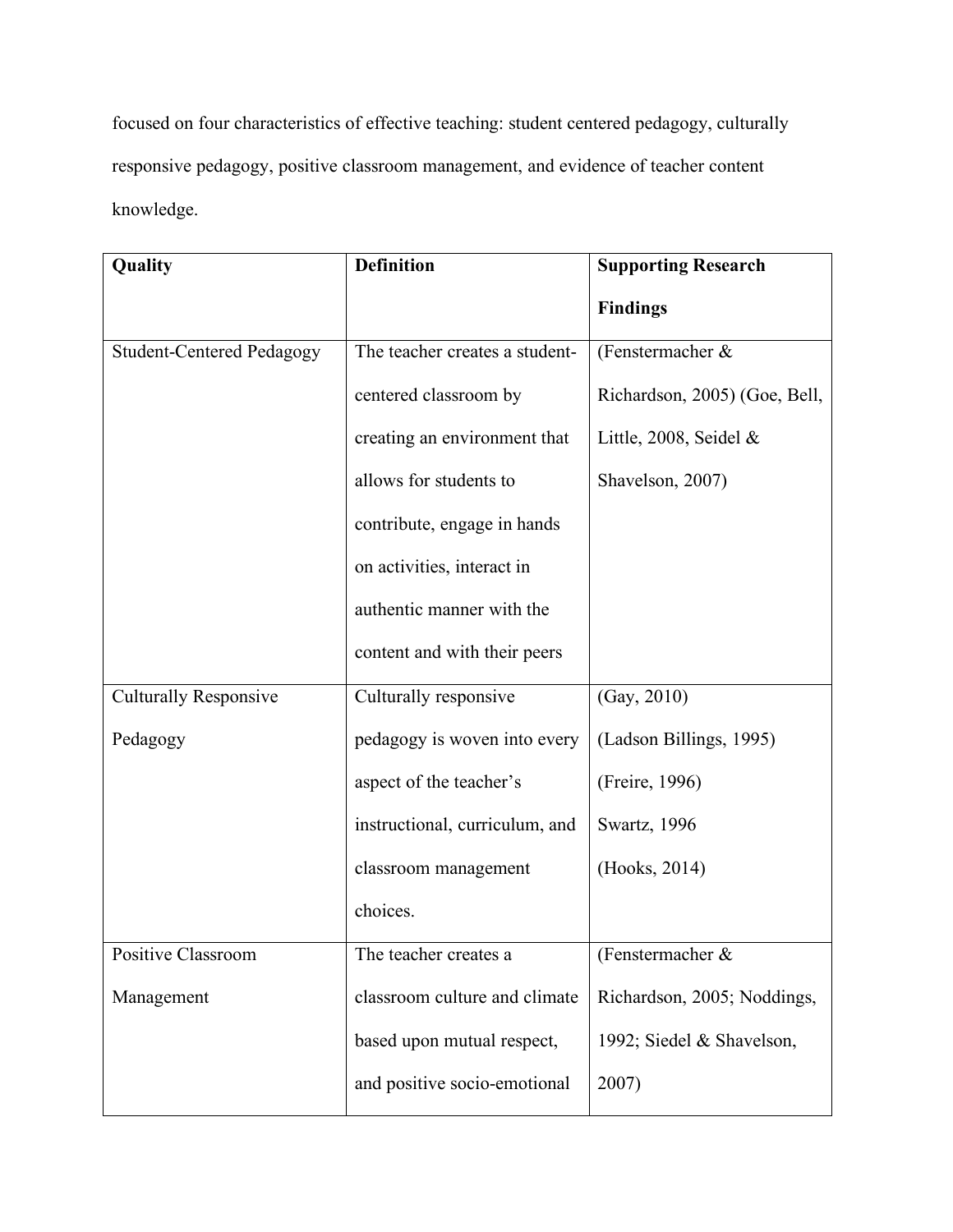| interactions.              |                              |
|----------------------------|------------------------------|
|                            |                              |
|                            | (Bransford, NRC (U.S.),      |
| knowledge is observable in | 2000; Goe, Bell, & Little,   |
| teacher lessons, classroom | 2008)                        |
| management, and student    |                              |
| interactions.              |                              |
|                            | Evidence of rigorous content |

# **Field Experiences**

Research investigating traditional field experiences in teacher education has revealed that effective teacher preparation programs have unique and increased opportunities for candidates to work in the field (Boyd, Grossman, Lankford, et al., 2008). However, the quality of such experiences must match the sought outcome. In most university-based educator preparation programs, teacher candidates are placed at a K-12 school to learn under a cooperating teacher on that campus during their final semester. In addition to the cooperating teacher, a university supervisor, who is tasked with observing and evaluating the teacher candidate during clinical teaching, is assigned.

There are problematic challenges with these traditional methods for facilitating field experiences. Darling-Hammond (2009) argues that "often, the clinical side of teacher education has been fairly haphazard, depending on the idiosyncrasies of loosely selected placements with little guidance about what happens in them and little connection to university work" (p. 11). In fact, often when teacher candidates are placed in K-12 school settings to complete their clinical teaching experience they are placed alongside classroom teachers who have not been provided "the kind of preparation and support needed to implement a more active and educative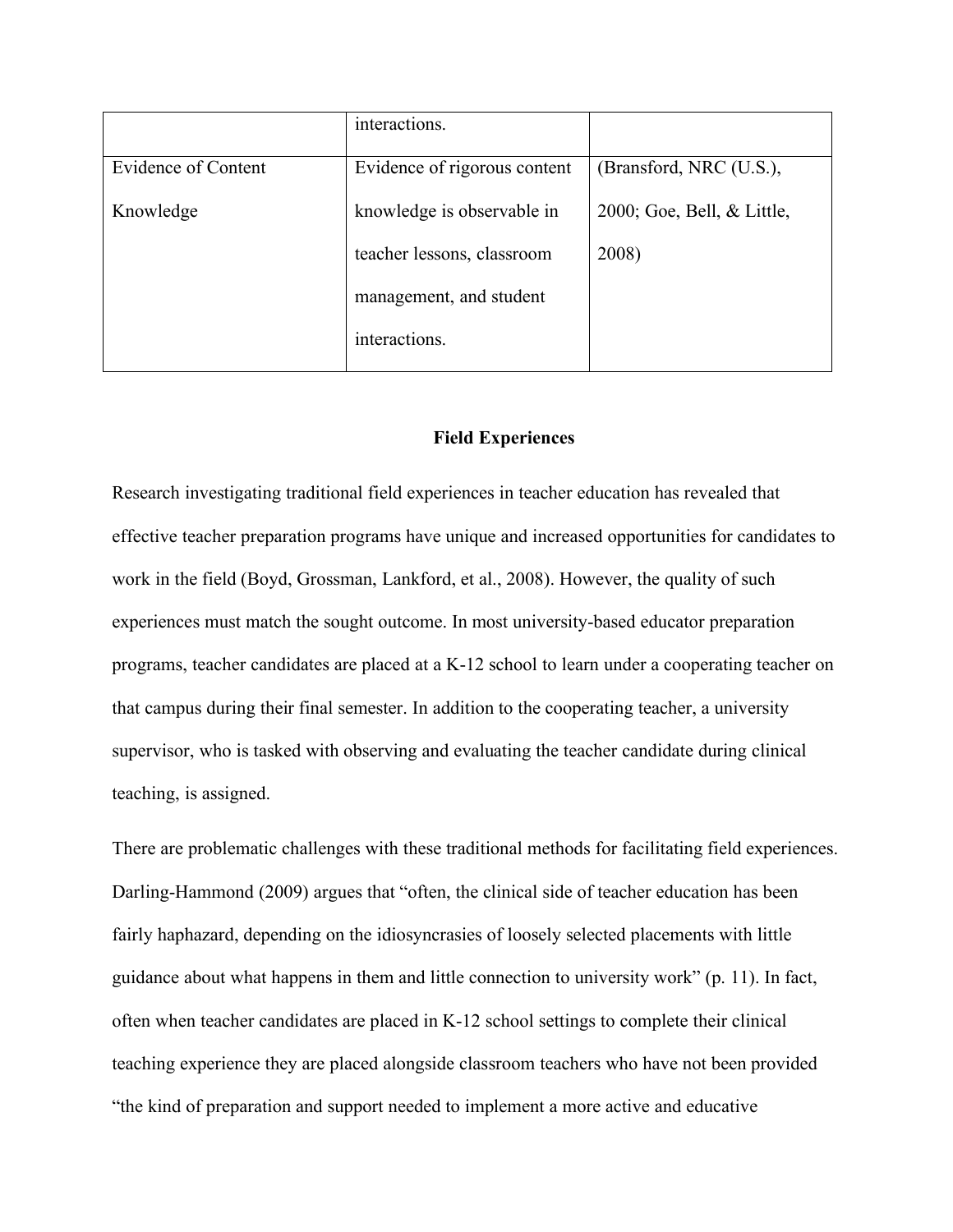conception of mentoring" (Zeichner 2010, p. 90). Additionally, there is a disconnect, limiting teacher candidates' "opportunities to observe, try out, and receive focused feedback about their teaching of methods learned about in their campus courses" (Zeichner 2010, p. 91).

Acknowledging these challenges and limitations and recognizing that quality field experiences are paramount for graduating effective teachers (Cochran-Smith & Lytle, 2009; Zeichner, 1996), the T4 Noyce Program employed university supervisors specifically for their teacher candidates. It began with a twenty-year secondary mathematics teaching veteran who then had moved to the Regional Service Center. After three years, an experienced science teacher was also hired (also having experience delivering professional development through a Regional Service Center and building connections with a wide variety of districts). These two STEM teaching mentors met biweekly with T4 scholars prior to their clinical teaching experience, then serviced as supervising teachers for the field experience, and finally acted as induction mentors once these scholars entered the classroom.

## **Reflection in Teacher Education**

Another element of importance when considering teacher effectiveness is reflection. Since the early 2000's those in teacher education program have called for the inclusion of reflective practices (Ottesen, 2007; Loughran, 2002; Rodgers, 2002; Birmingham, 2004; Admiraal & Wubbels, 2005). However, the definition of such practices and methods for implementation are varied and often unclear. For our purposes, we view reflection as a tool to promote understanding and to gain insights to facilitate a transformation of thought or practice.

Thorsen and DeVore (2013) assert that: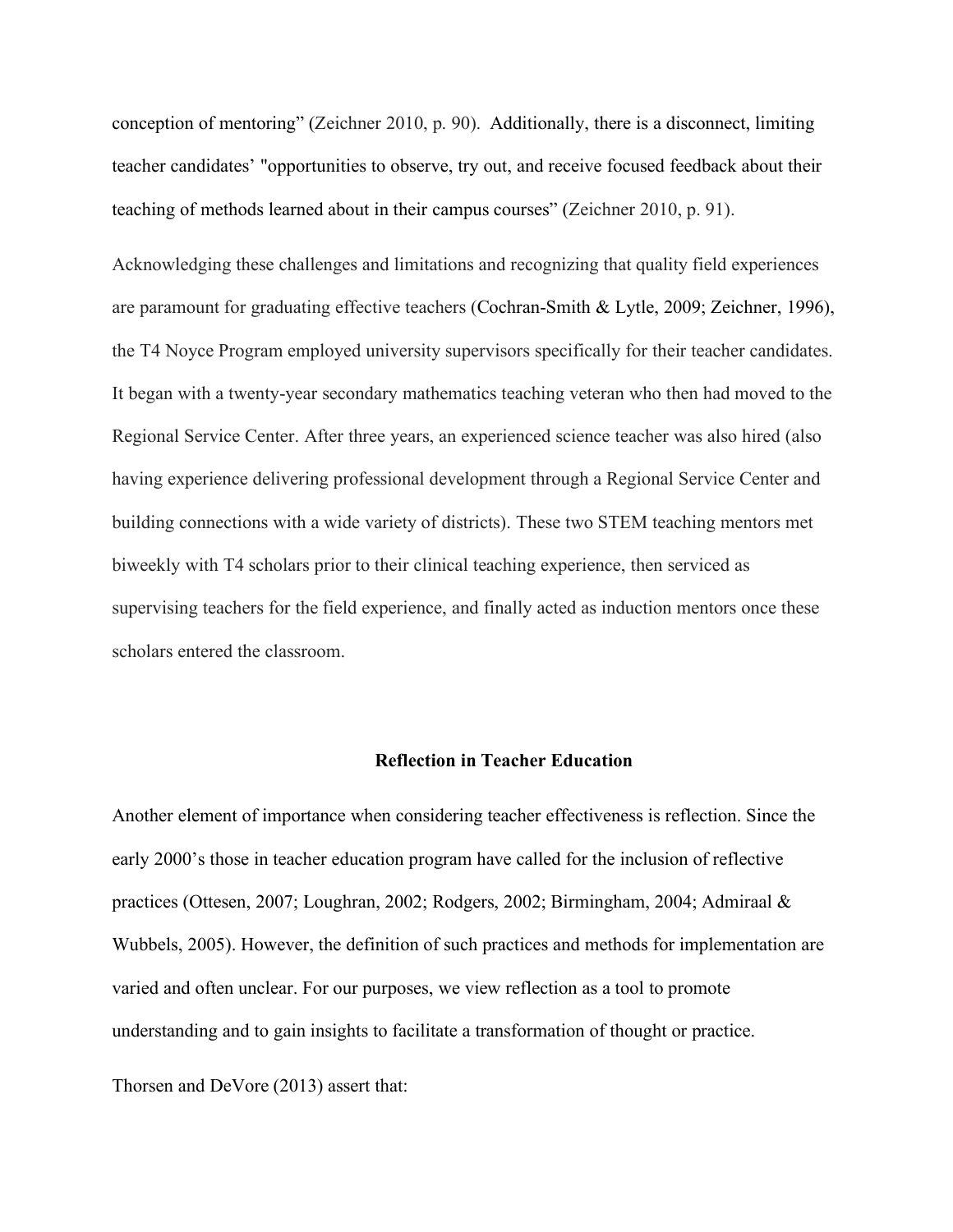In order for teacher educators to understand and develop methods for promoting and assessing reflection, they must facilitate conversations about desired learning outcomes; help candidates analyze personal, moral, and ethical practices; and evaluate educational policy or political outcomes that may be desired as a result of reflection. Furthermore, teacher educators must be able to identify and analyze the reflective elements present or absent in artifacts and know how to nurture more sophisticated reflection. (p. 90)

Studying the reflective practices that were facilitated through the T4 Noyce Program an understanding of how reflective practices can bridge the gap between theory and practice was gleaned.

#### **Theoretical Framework**

This research utilized a sociocultural framework as a lens for examining the reflective activities. A sociocultural perspective of teaching acknowledges that teaching is a social act, contingent upon and embedded within social and cultural interaction (Vygotsky, 1978). In addition, Vygotsky argued that interaction and collaboration between people is needed to aide in development (1978). The collaboration and interactions that this research centered on occurred between the T4 scholar and their mentor teacher, the T4 scholars and their students, the T4 scholar and their colleagues, as well as the collaborations that occurred between T4 scholars.

## **Methodology**

Our research utilized a qualitative approach and was predicated upon a case study design, focusing on three T4 scholars as they grew from preservice mathematics teachers to teachers of record (Merriam, 2002; Yin, 2003). Such an approach correlates with the theoretical framework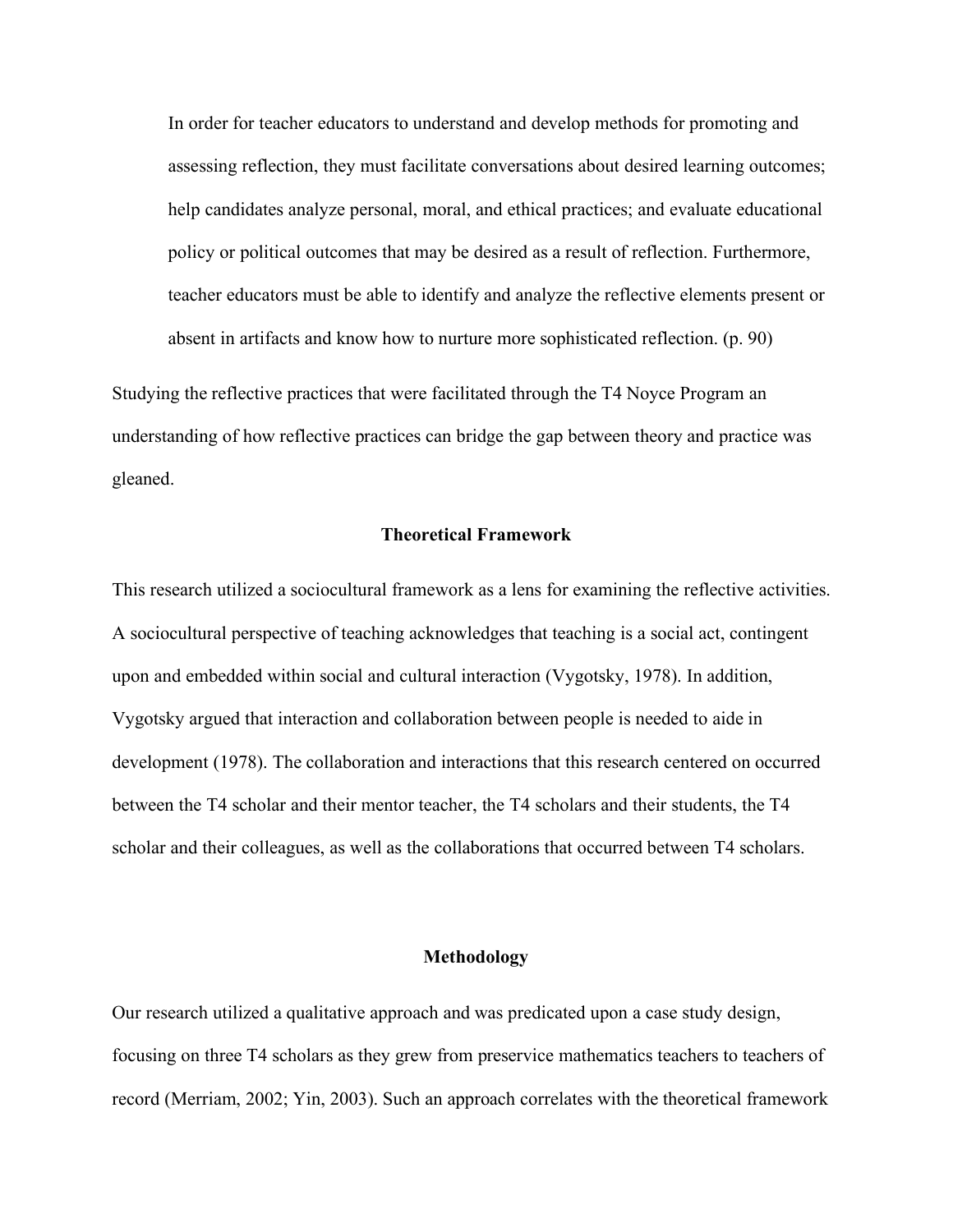as qualitative research examines the way in which "human behavior is significantly influenced by the setting in which is occurs" (Bogdan & Biklen, 2007, p. 4-5). Additionally, qualitative researchers are concerned with the process in addition to the outcome (Bogdan & Biklen, 2007). The qualitative lens facilitated opportunities to examine T4 scholars' journeys to becoming educators.

The research was guided by the following research questions:

- 1. What benefits do STEM teachers gain in teaching effectiveness from their undergraduate experience within the T4 Noyce program?
- 2. What observable evidence exists of these benefits in their practice?
- 3. How did the reflective opportunities embedded within the T4 Noyce Program impact teacher effectiveness?

#### **Data Sources and Analysis**

The data sources, which were collected over a period of seven years, include interviews with participants, written documentation from Noyce STEM teacher mentor, videos of participants teaching in their classrooms, and annual administrative evaluations of the participants. The diversified data and the utilization of the constant comparative method (Glaser and Strauss, 1967) for data analysis until theoretical saturation was achieved (Glaser & Strauss, 2017) ensured Lincoln and Guba's (1985) guidelines of trustworthiness were followed.

## **Participants**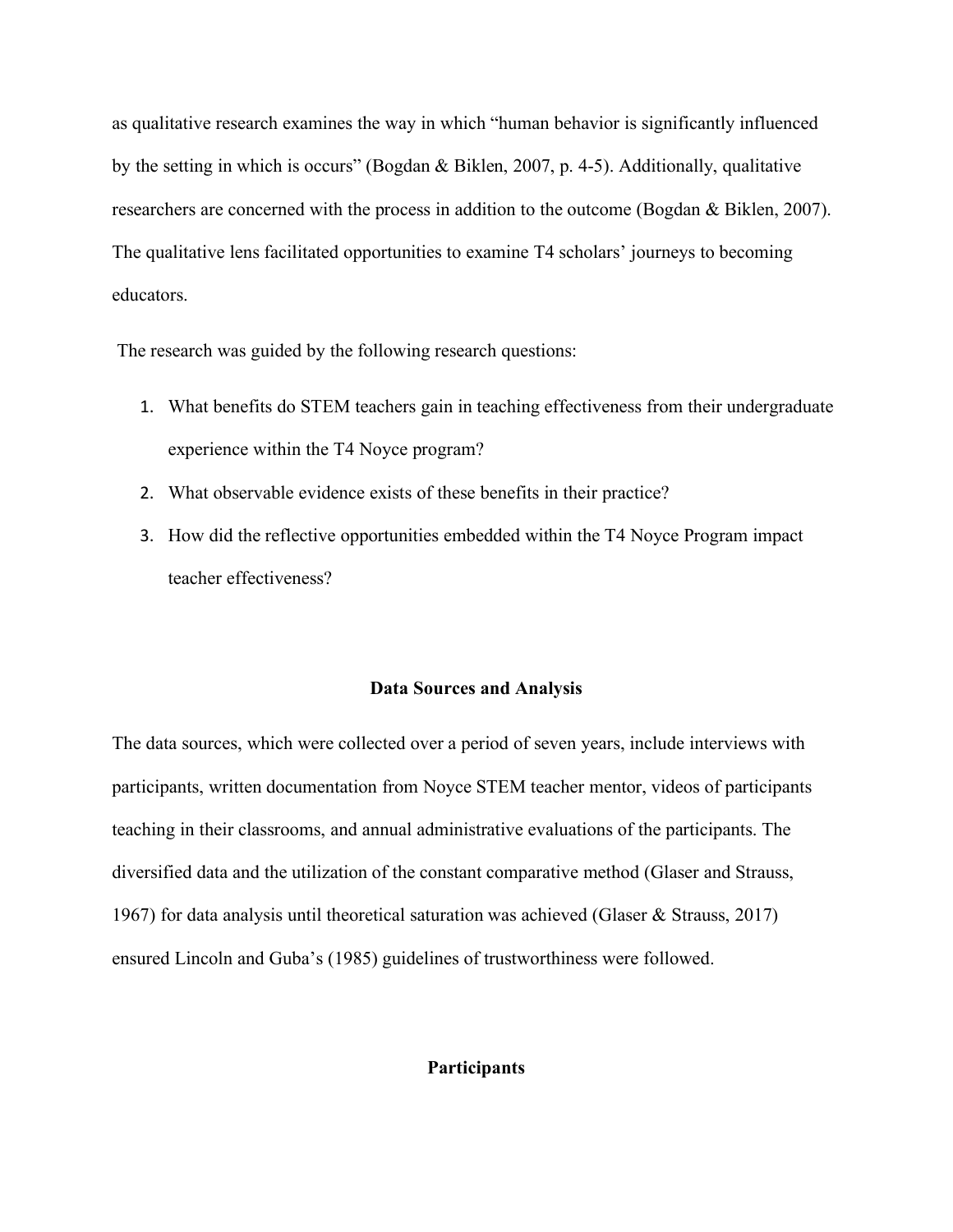T4 scholars are actively recruited, both at SFA and at 11 community colleges. Identifying STEM teacher candidates well suited to and well served by the T4 program is critical. The program requires that candidates be at least halfway through their undergraduate coursework and have at least a 2.75 GPA.

The T4 scholars who participated in this study were three of the nine scholars, Amanda, Beth, and Desire, who were enrolled in the first cohort of the program. All three began the program intending to certify in grades 7-12 Mathematics. The began the program with between 67 and 79 credit hours toward a 120-hour degree and all four graduated two years after beginning the program. All three also entered a high-need mathematics classroom the fall after their graduation and have taught continuously since that time.

## **Themes and Discussion**

From the data collected three overarching themes emerged regarding the impact of the T4 Noyce Program. The first theme was that meaningful in-content-area field experiences were important for the development of the T4 scholars as teachers of record. The second theme was the importance of extended collaboration between the T4 scholars. The third theme that emerged was that the reflective opportunities, facilitated by a dedicated mentor, revealed a connection between reflection and action.

## *Meaningful Field Experiences*

The first group of T4 scholars was a group of nine. Due to the length of the program, and the number of participants, there was a great deal of knowledge about the scholars. This knowledge enabled the program coordinators to facilitate purposeful field experiences, including their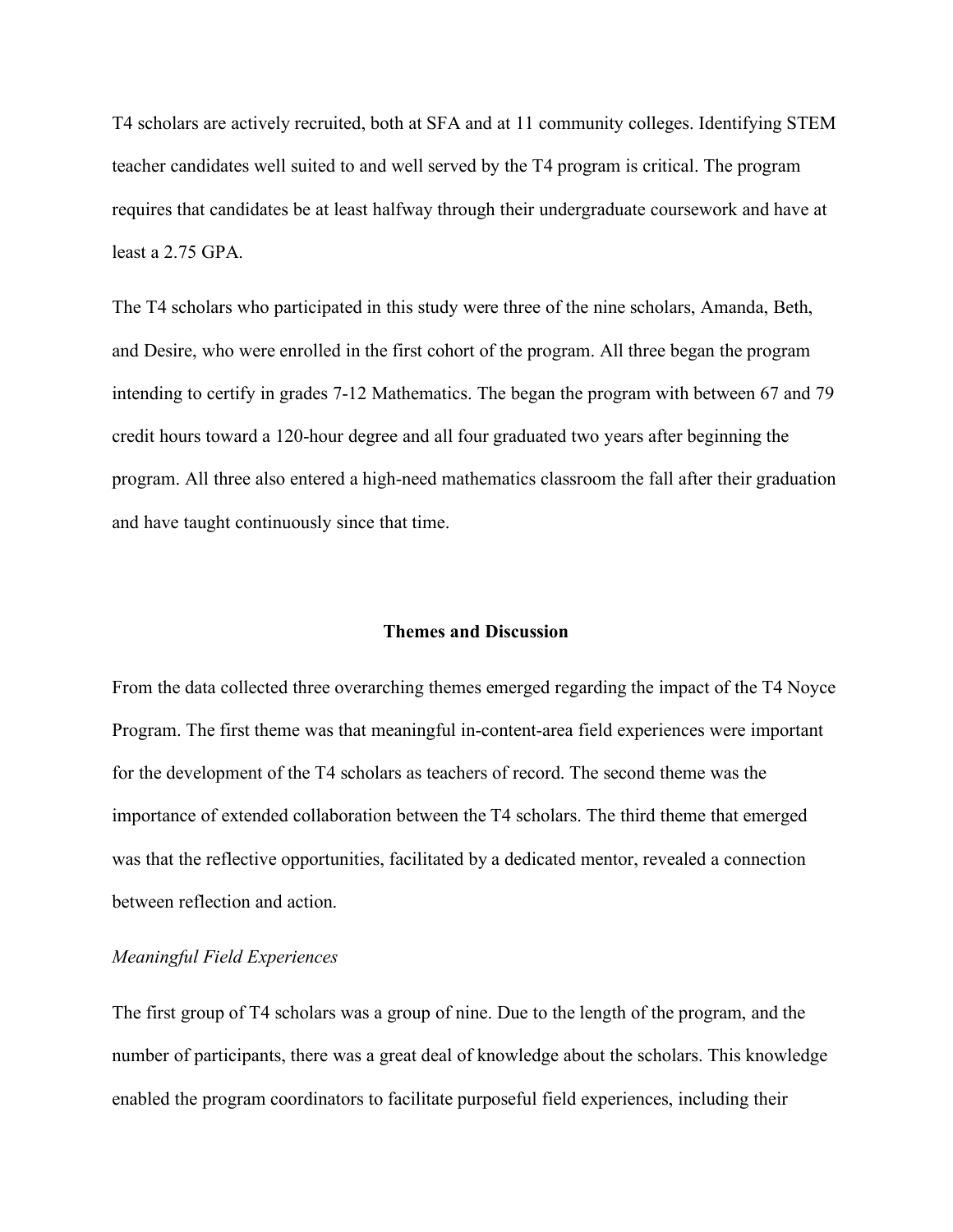clinical teaching placements. Beth, who was placed in a mid-sized high school substantially larger that she intended to apply to, explained, "I think they also tried to put us in schools, when we were doing our student teaching that would challenge each of us individually. And so I know that I thought I wanted to teach in a small school and I actually got put into Nacogdoches high school So that was a totally different diversity than what I was expecting to see. So, they kind of tried to place us somewhere where we would kind of get to see a different field than what maybe we thought we would be the most comfortable with."

If Beth had participated in the traditional certification program at the university, she would have been afforded the opportunity to choose the location of her clinical teaching. As she admits, she would have likely chosen a school she was most comfortable teaching, not giving her the opportunity to gain experience with a more diverse population.

Beth, Amanda, and Desire also pinpointed specific field experiences that T4 scholars participated in as a strength of their preparation. Beth emphasized an opportunity to attend ESL training. "Because of the T4 it allowed us to be more aware of things that were going on. So they recommended us to do the ESL training ahead of time, and I don't think a lot of students knew about it because they weren't involved. So that was another opportunity where we've got to go sit in an ESL classroom for so many observation hours and that was kind of an added benefit to also us getting our certification." While this specific field experience was not an opportunity to practice, its strength lies in the fact that learning and effective preparation can also happen "as long as the work being done is centered in authentic classroom materials" as the ESL training was" (Darling-Hammond, Hammerness, Grossman, Rust, & Shulman, 2005 p.402.).

Similarly, when asked about the strengths Desire revealed that completing the T4 program gave her confidence: "just kind of having that back there helps with okay well I can do this in my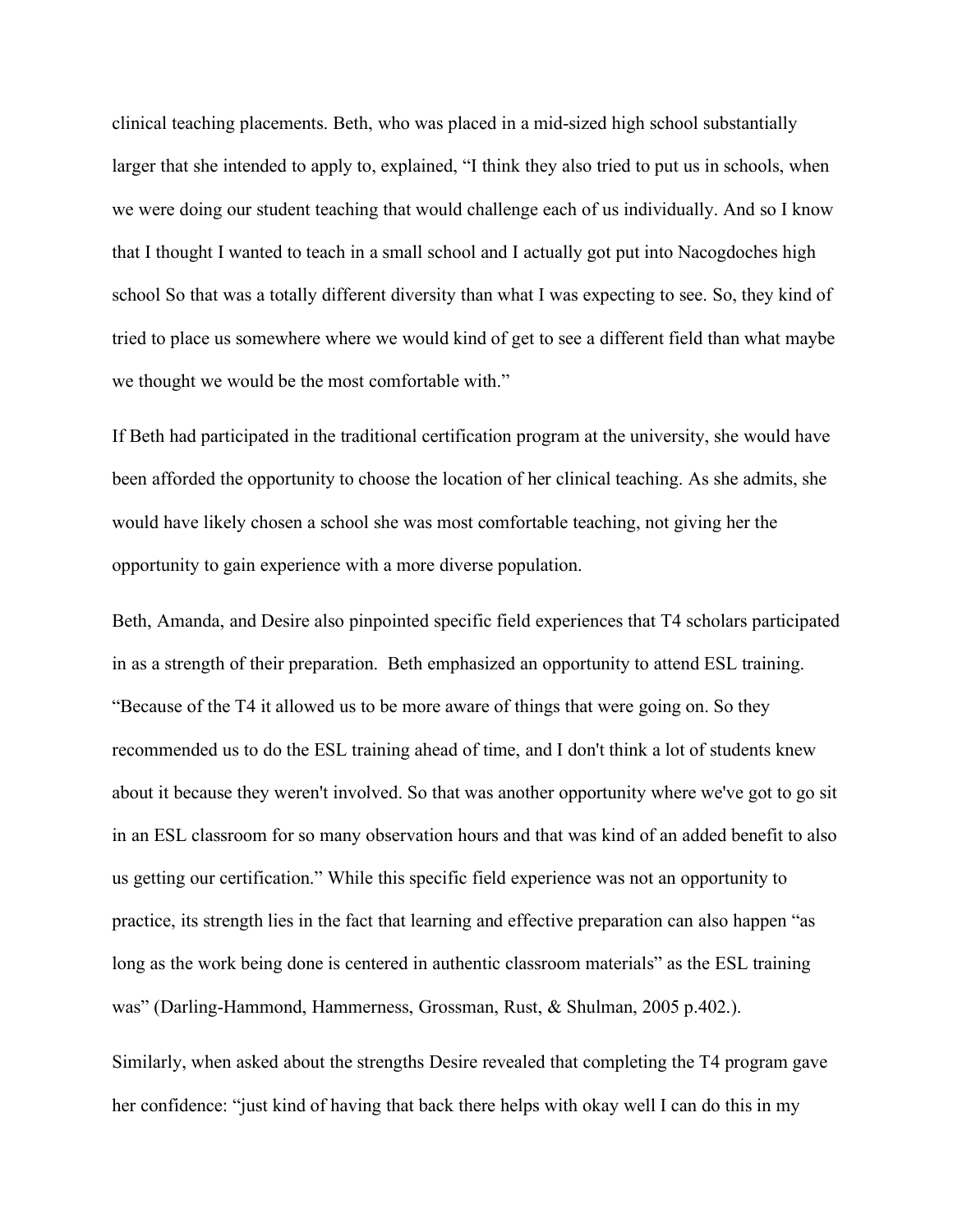classroom, and I know that I know what I'm doing. Even though I haven't even started yet to like actually have confidence in that that I had the training that I needed."

#### *Collaboration of T4 Scholars*

The data revealed several forms of collaboration among the T4 scholars. Beth explained that through her participation in the T4 program she gained insight to a variety of backgrounds. She explained that "we had people from Dallas and Houston who grew up with a lot more diversity than we did and just hearing their perspective, hearing like how they felt when they were in school, so just hearing that perspective just opened your eyes so much." By creating cohorts based on program admission dates the T4 scholars were able to engage in prolonged interactions with the same group of peers. We know that with extended interactions students are more likely to feel comfortable sharing personal experiences (Seifert and Mandzuk, 2006). The experiences that were shared were important enough for Beth to recall several years post-graduation. Beth's understanding of the importance of perspective reveals her strengths in culturally responsive teaching.

Beth and Amanda also commented on the ways in which the relationships they formed in T4 impacted their first-year teaching experience. Beth explained, "it is even just having each other to kind of share emotional experience with in our first year, having people to call and be like, Okay, well, they just threw us an entire book and said here you go."

Amanda reiterated, "And I really think having my friends support has been really helpful to, like, well, what did you do this isn't working for me and then just kind of piggy back off of each other's ideas for the T4 program."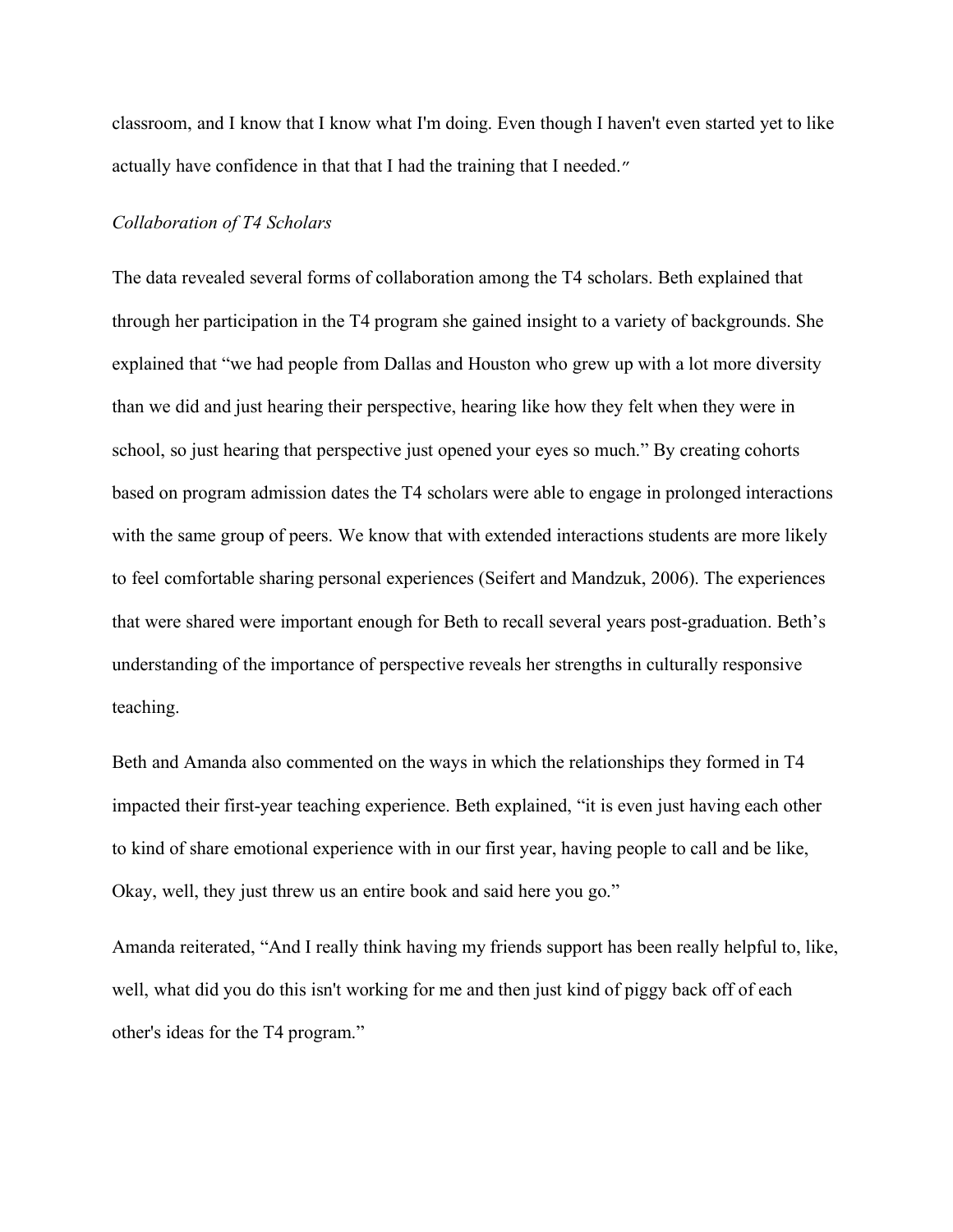In addition, three of the participants, Beth, Desire, and Amanda formed a close bond throughout their time in the T4 program. This bond turned into a professional collaboration years after their graduation. In fact, the T4 mentor teacher noted that "Desire, Beth, and Amanda work together to create material and have even though they are at different school districts." Essentially what these three teachers have created is their own community of practice (CoP). CoPs are a "group of individuals who share knowledge, abilities, and experiences" and are an important tool, especially for early career educators" as they limit the seclusion many teachers experience (Baranr & Cagiltay, 2010).

Teaching is often a very isolated profession as teachers spend most of their day in their own classrooms, without much interaction with their colleagues (Vavasseur & MacGregor, 2008). This kind of isolation often means that beginning teachers are not able to engage in the types of collaborations they often did in their educator preparation program, and can be attributed to teacher attrition (McCluskey, Sim, & Johnson, 2011).

In addition to combating isolation, "a new body of research suggests that teaching experience and pedagogical preparation matters for student achievement when teachers have opportunities to learn from their peers" (Berry et al, 2009, p. 1).In fact, "studies suggest that teachers at any experience level stand to gain from collaborative work. Teachers who have consistent opportunities to work with effective colleagues also improve in their teaching effectiveness" (Berry et al, 2009, p.2). Beth, Desire, and Amanda were able to create and sustain this important type of collaboration for years, as it continues today. While not all T4 scholars engaged in this type of partnerships it is an important finding, providing T4 instructors with a blueprint for promoting CoPs among future program participants.

# *Mentor Facilitated Reflections Enable Action*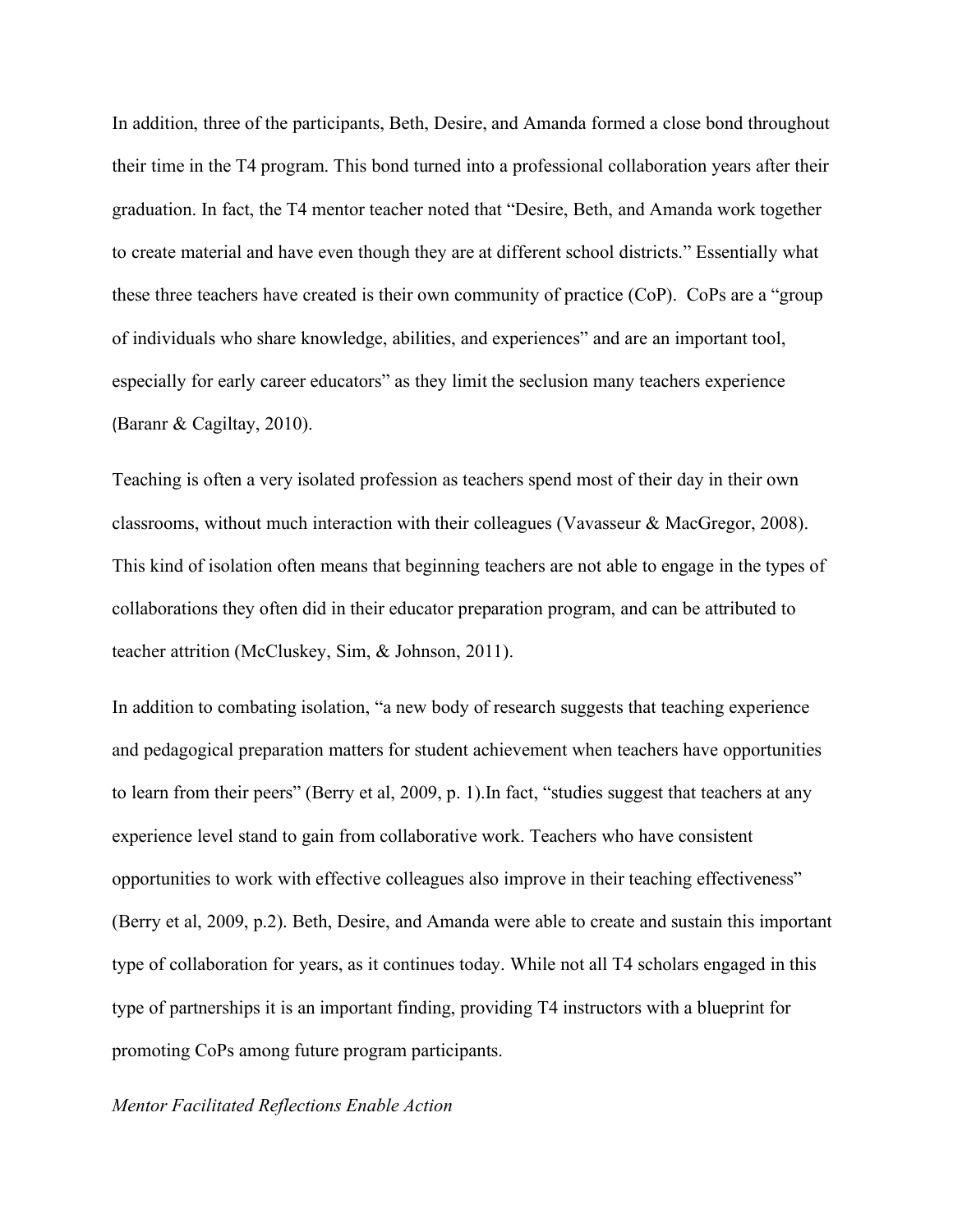During their three-year participation in the T4 program, Amanda, Beth, and Desire collaborated with one university mentor, Lisa. Lisa served as their connection to the university, she also observed them in the field, provided feedback and continued mentorship. In this capacity, Lisa was able to assist the scholars when they faced challenges. For example, Amanda faced some challenges in her teaching career regarding classroom management. Lisa noted that Amanda's main challenge in the classroom was her inability to "discover her style of classroom management."

Initially, Beth and Desire also faced challenges with classroom management. Lisa observed that Desire "had a little difficulty with classroom discipline in the beginning as she is so sweet and soft spoken." This was struggle was further documented by the classroom mentor teacher who noted that "discipline in the classroom is still a struggle for [Desire]. She does ask whenever in doubt about how she should handle a situation." Lisa also revealed that most of her conversations with Beth "center[ed] around classroom management strategies."

The struggles of all three are not surprising, as studies have shown that many teacher candidates and in-service teachers receive little, or in effective, classroom management preparation (Birman, Desimone, Porter, & Garet, 2000). But Lisa was able to provide continued support for her mentees. In fact, Lisa utilized "T4's professional development classroom management strategies" to facilitate one-on-one mentorship in order to assist." These strategies, which were utilized throughout the program, are important because when educator preparation programs "have coherent visions of teaching and learning" and "integrate relation strategies across course and field placements" there is a "greater impact on the initial conceptions and practices" of teachers (Darling-Hammond, et al., 2005, p. 392).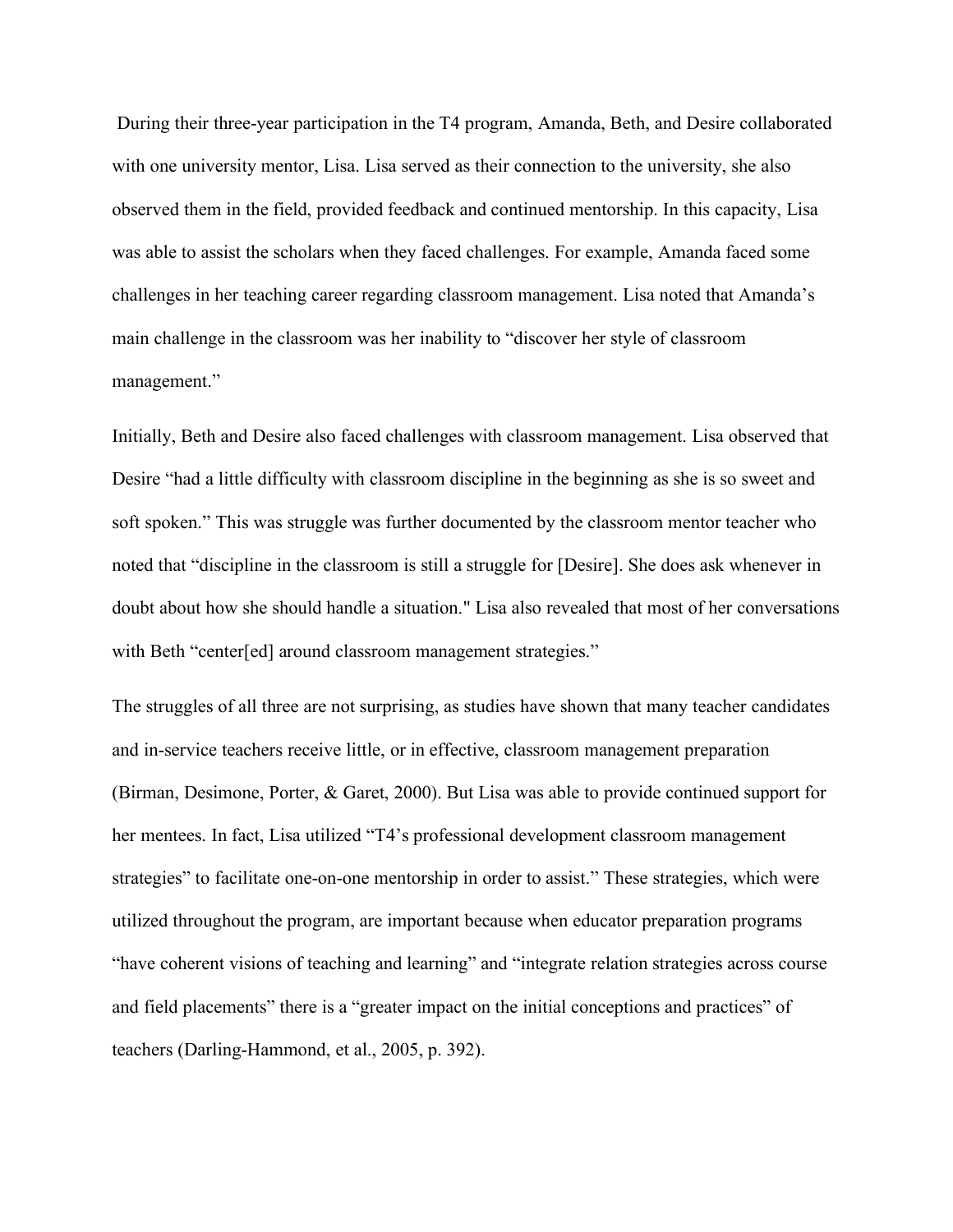These conversations were important as Desire explained, "for me, it was just having Mrs. Lisa as our student teaching supervisor because we have that relationship with her beforehand. She was able to be honest in some of the things that we struggled with, and I think that is something that is very beneficial for the T4 program that we had someone we already knew be our student teacher supervisor, so that she could tell us this is what you need to work on and us not be offended or upset or hurt by it."

Not all the mentor facilitated reflections centered around challenges. In fact, many of the conversations between Lisa and the T4 scholars were a time in which Lisa was able to offer praise. Amanda noted that having Lisa "telling you what you are doing right, what your strengths" was "like having a confidence booster from her."

Furthermore, the fact the Lisa was a former STEM educator was important. Beth commented that when she had trouble with a group of students Lisa gave specific advice. "Okay. Well, it came from a veteran and it may be easier for me to buy into than like things than our administrators might say, because most administrators have not taught math or were not in the environment like we are in. It's a totally different world, and especially when you're a young female. And so it's nice to hear from someone who has been in your shoes." Darling-Hammond et al. (2005), concur with this, arguing that while many preparation programs focus "on generic conceptions of knowledge and skill development, it now seems clear that, to be enacted, teachers' learning should be developed in ways that derive from and connect to the cornet and students they teach" (p. 403).

Additionally, the bi-weekly communications between Lisa and the scholars were influential. Desire described it as "almost like a beacon of hope because we knew that there was always going to be someone we could call." As Loughran (2002) explained, "this important interplay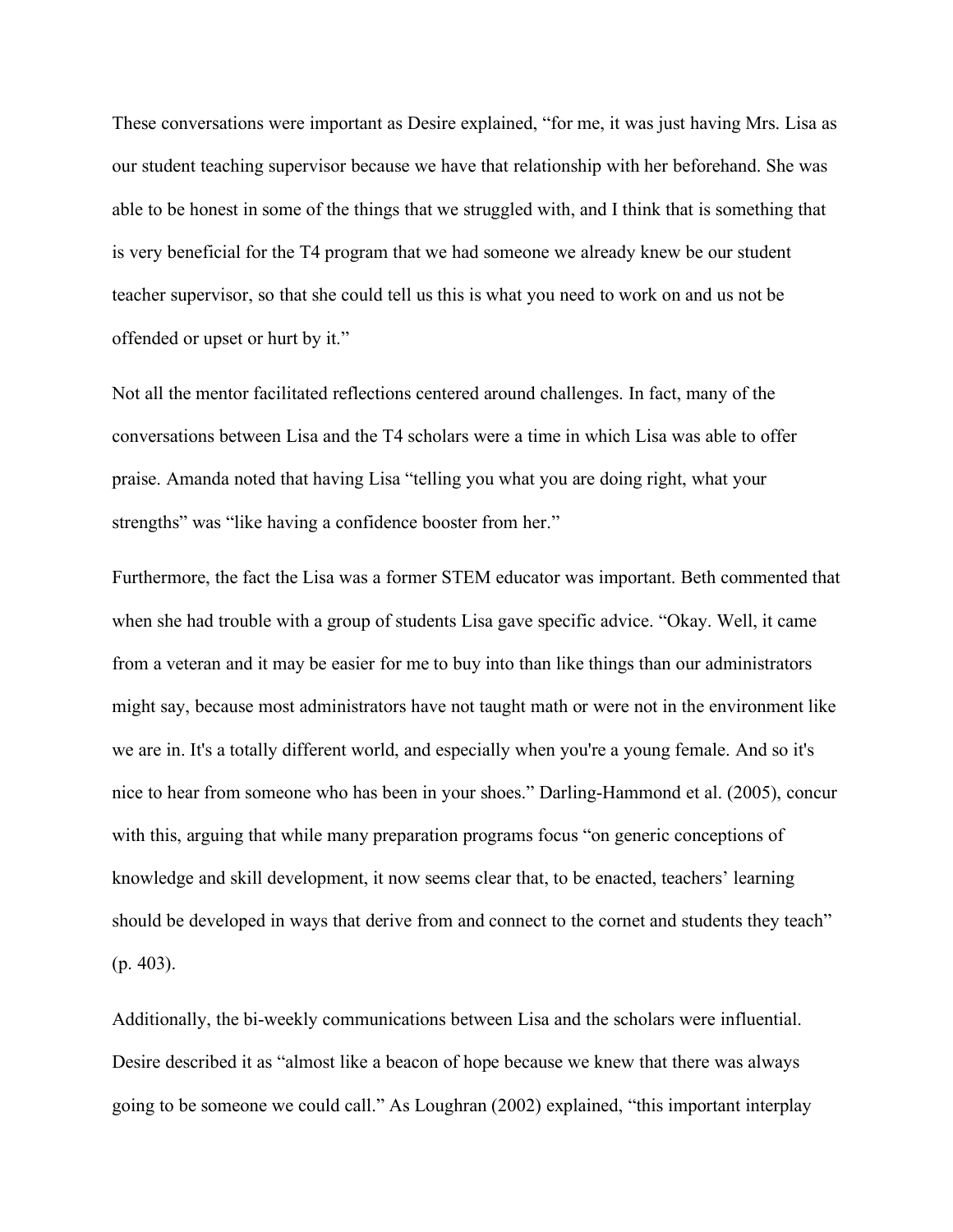between experience and reflection is also influenced by the time of reflection, which has a dramatic impact on what can be seen and acted on (p.35)." With continuous communication there was less of a time lapse for the T4 scholars to reflect and consult.

## **Conclusion and Implications**

The results of this study indicate that developing effective pre-service and early career teachers *can* be enhanced with a prolonged mentoring program that enables teachers to engage in reflective practices with content area experts. However, we acknowledge the unique opportunities of the T4 program. Most educator preparation programs serve much larger numbers, and simply do not have the financial means or the ability to employ content area experts. Despite these limitations, the need to increase the effectiveness of early career teachers remains and we assert that elements of the T4 program could be considered and adapted.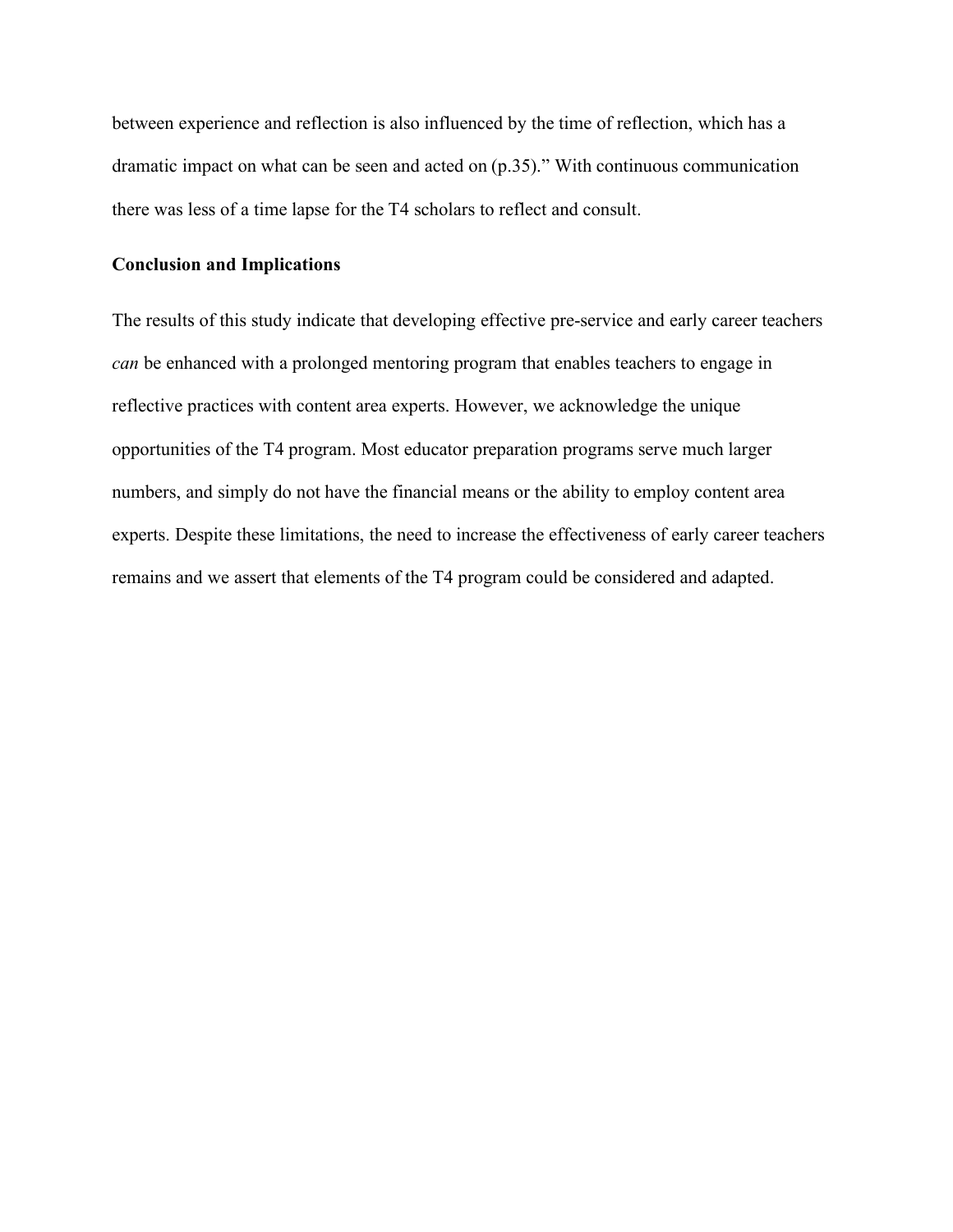#### **References**

- Bailey, T, Pathways to entering the classroom. (2017). Retrieved from https://www.edtx.org/our-impactareas/effective-teaching/texas-teacher-preparationcollaborative/2017\_edtx\_teacher\_preparation\_landscape\_paper.pdf
- Baran, B., & Cagiltay, K. (2010). The dynamics of online communities in the activity theory framework. *Educational Technology & Society*, 13(4), 155.
- Berry, B., Daughtrey, A., & Wieder, A. (2009). *Collaboration: Closing the effective teaching gap* (Research Report). Centre for Teaching Quality. Retrieved from https://www.teachingquality.org/content/collaboration-closing-effectiveteaching-gap
- Birman, B. F., Desimone, L., Porter, A. C., Garet, M. S. (2000). Designing professional development that works. *Educational Leadership,* 57(8), 28-33.
- Birmingham, C. (2004) Phronesis. A model for pedagogical reflection, *Journal of Teacher Education,* 55(4), 313–324.
- Bogdan, R., & Biklen, S. K. (1998). *Qualitative research for education: An introduction to theory and methods* (3rd ed.). Boston: Allyn and Bacon.
- Boyd, D., Grossman, P., Lankford, H., Loeb, S., & Wyckoff, J. H. (2008, September). Teacher preparation and student achievement. NBER Working Paper No. W14314.
- Bransford, J., National Research Council (U.S.), & National Research Council (U.S.) (Eds.). (2000). *How people learn: brain, mind, experience, and school* (Expanded ed). Washington, D.C: National Academy Press.

Cochran-Smith, M., & Zeichner, K. (Eds.). (2005). *Studying teacher education.* New York: Routledge.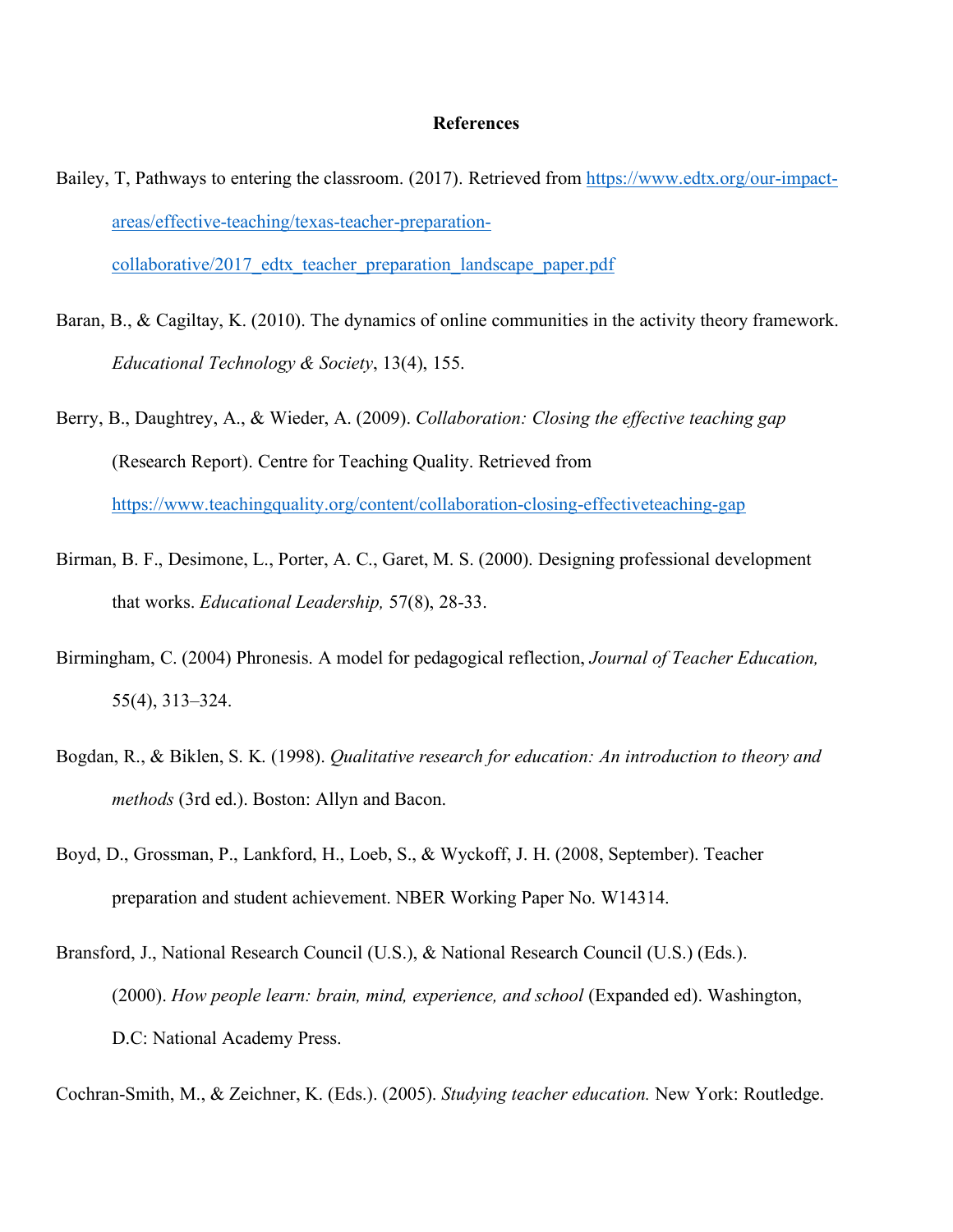- Cooper, S., & Nesmith, S. (2013). Exploring the Role of Field Experience Context in Preservice Teachers' Development as Mathematics Educators. *Action in Teacher Education, 35*(3), 165-185.
- Darling-Hammond, L. (2006). Constructing 21st-century teacher education. *Journal of Teacher Education*, *57*(3), 300–314.
- Darling-Hammond, L. (2009, February). *Teacher education and the American future.* Charles W. Hunt Lecture. Presented at the annual meeting of the American Association of Colleges for Teacher Education, Chicago.
- Darling-Hammond, L. , Hammerness, K. , Grossman, P. , Rust, F. , & Shulman, L. ( 2005). *The design of teacher education programs.* In L. Darling-Hammond & J. Bransford (Eds.), Preparing teachers for a changing world (pp. 390-441). San Francisco: Jossey Bass.
- Fenstermacher, G. D., & Richardson, V. (2005). On Making Determinations of Quality in Teaching. *Teachers College Record*, *107*(1), 186–213.
- Freire, P. (1996). Pedagogy of the oppressed (revised). *New York: Continuum*.
- Gay, G. (2010). *Culturally responsive teaching: Theory, research, and practice*. Teachers College Press.
- Glaser, Barney G.Strauss, Anselm L. ([1967) *The discovery of grounded theory; strategies for qualitative research.* Chicago : Aldine Pub. Co.
- Goe, L., Bell, C., & Little, O. (2008). Approaches to evaluating teacher effectiveness: A research synthesis. Washington, DC: National Comprehensive Center for Teacher Quality. Retrieved from http://www.tqsource.org/publications/teacherEffectiveness.php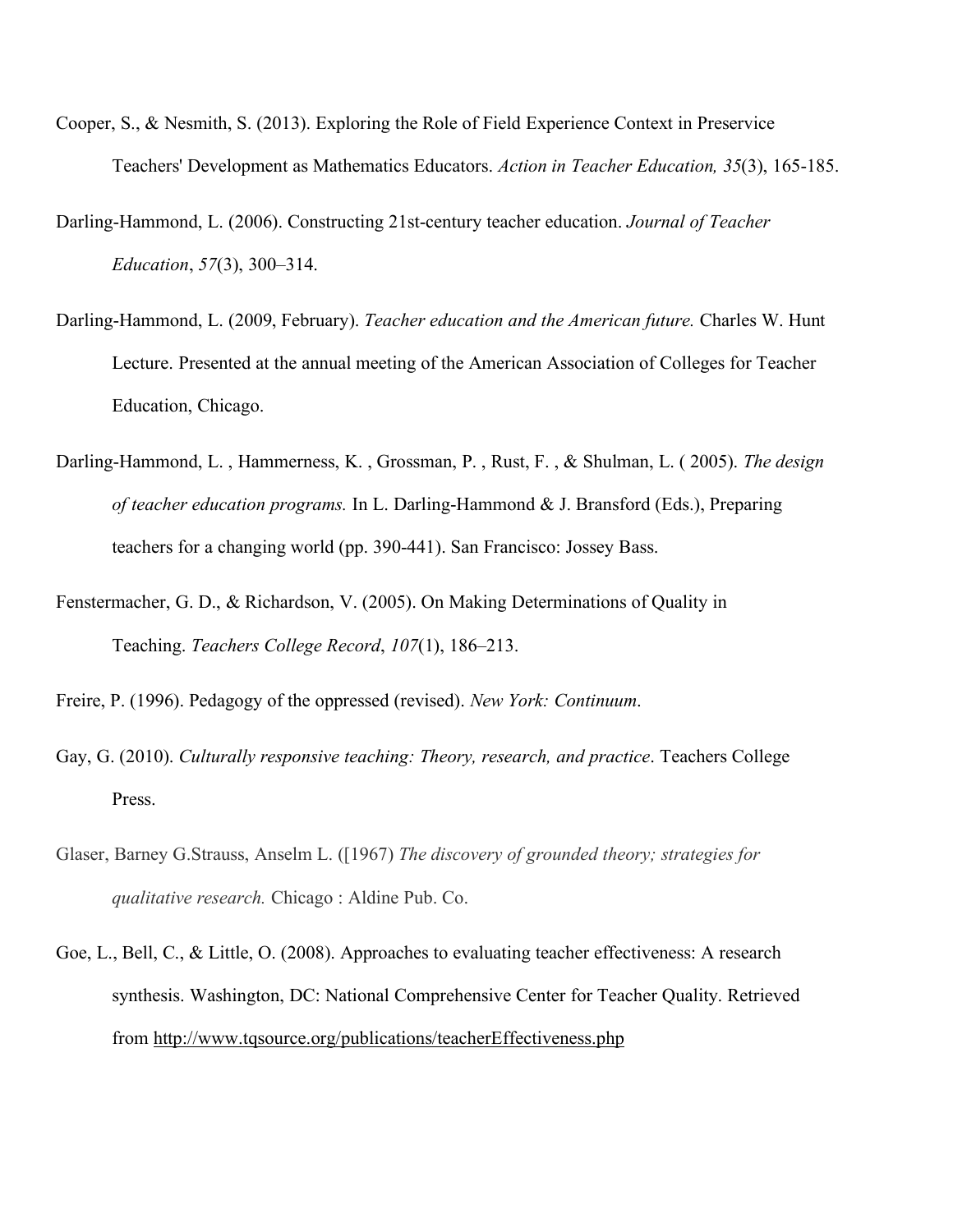- Hubbard, K.E., Embry-Jenlink, K., & Beverly, L.L. (2013, November). Mentoring STEM Majors into a Career in Teaching. In N. Dominguez, & Y. Gandert (Eds.), *6th Annual Mentoring Conference Proceedings: Facilitating Developmental Relationships for Success* (pp. 1712-1718). Albuquerque, NM: University of New Mexico.
- Hooks, B. (1996). Teaching to transgress: Education as the practice of freedom. *Journal of Leisure Research*, *28*(4), 316.
- Hubbard, K.E., Embry-Jenlink, K., & Beverly, L.L. (2015). A University Approach to Improving STEM Teacher Recruitment and Retention. *Kappa Delta Pi Record* (April), 69-74.

Johnson, K.E., & Golombek, P.R. (2003). "Seeing" teacher learning. *TESOL Quarterly*, 37(4), 729-738.

Ladson-Billings, G. (1995). Toward a theory of culturally relevant pedagogy. *American Educational Research Journal*, *32*(3), 465–491.

Lincoln, Y. S., & Guba, E. G. (1985). *Naturalistic inquiry*. Beverly Hills, Calif.: Sage Publications.

- Loughran, J. J. (2002) Effective reflective practice. In search of meaning in learning about teaching, *Journal of Teacher Education*, 53(1), 33–43.
- McCluskey, K., Sim, C., & Johnson, G. (2011). Imagining a profession: A beginning

teacher's story of isolation. *Teaching Education,* 22(1), 79-90.

- Merriam, S. B., Tisdell, E. J., & ebrary, I. (2016). *Qualitative research: A guide to design and implementation* (Fourth edition.). San Francisco, CA: Jossey-Bass.
- Noddings, N. (2012). The caring relation in teaching. *Oxford Review of Education*, *38*(6), 771–781.

Ottesen, E. (2007). Reflection in teacher education. *Reflective Practice, 8*(1), 31-46.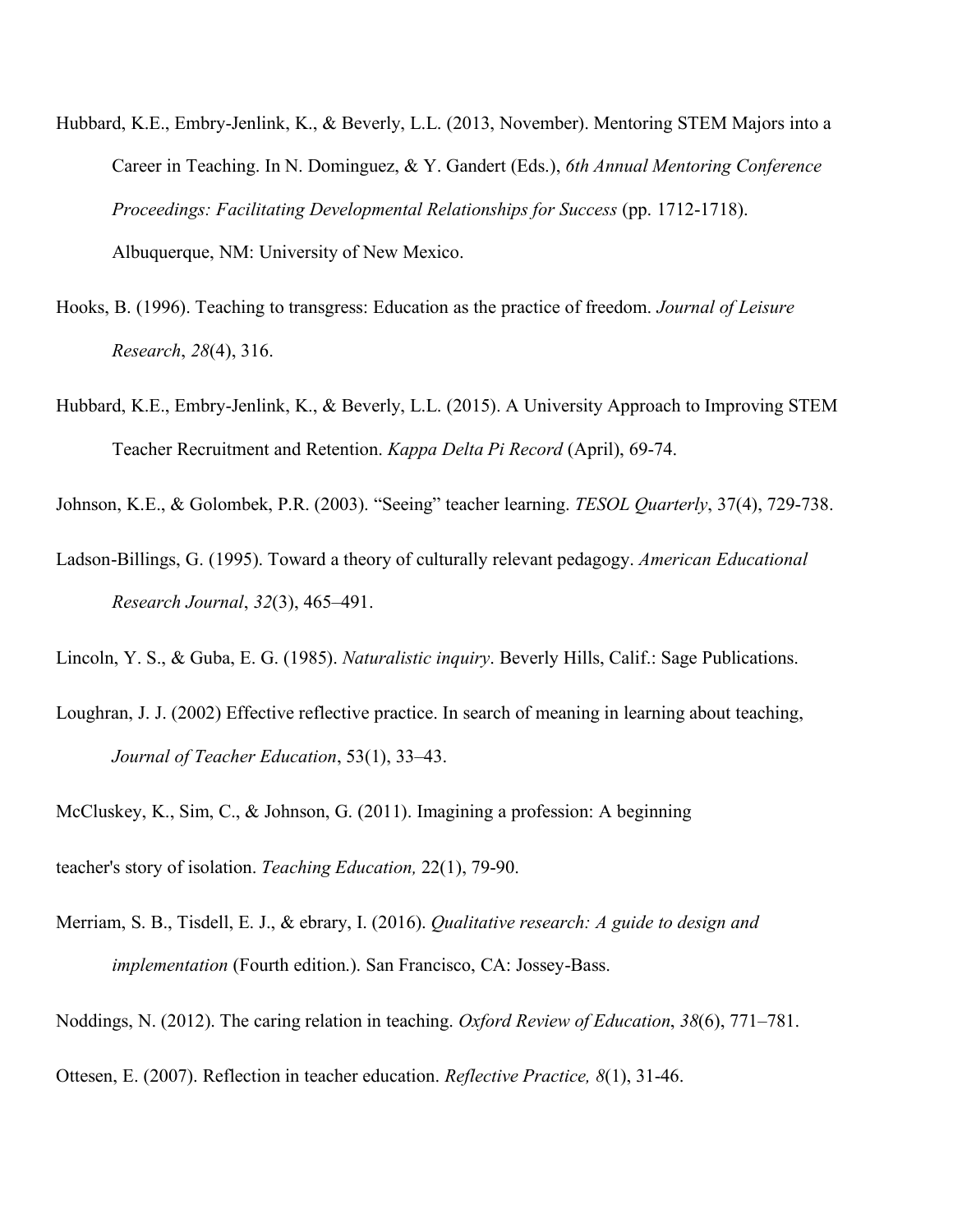- Rodgers, C. (2002) Defining reflection: another look at John Dewey and reflective thinking, *Teachers College Record*, 104(4), 842–866.
- Seidel, T., & Shavelson, R. J. (2007). Teaching Effectiveness Research in the Past Decade: The Role of Theory and Research Design in Disentangling Meta-Analysis Results. *Review of Educational Research, 77*(4), 454-499.
- Seifert, K., & Mandzuk, D. (2006). Student cohorts in teacher education: Support groups or intellectual communities? *The Teachers College Record*, 108(7), 1296-1320.
- Swartz, E. (1996). Emancipatory Pedagogy: a postcritical response to 'standard' school knowledge. *Journal of Curriculum Studies*, *28*(4), 397–418.
- Texas Education Agency. "Employed Teacher Attrition and New Hires 2011-12 through 2018-19." Retrieved from https://tea.texas.gov/sites/default/files/Employed%20Teacher%20Attrition%20and%20New%20 Hires%202011-12%20through%202018-19.pdf)
- Thorsen, C.A. & DeVore, S. 2013. *Analysing reflection on/for Aaction: A new approach to the educative process.* Chicago: Henry Regnery.
- Vavasseur, C. B., & MacGregor, S. K. (2008). Extending content-focused professional development through online communities of practice. *Journal of Research on Technology in Education,* 40(4), 517.

Yin, R.K. (2003). *Case study research: Design and methods*. Sage. Thousand Oaks, California.